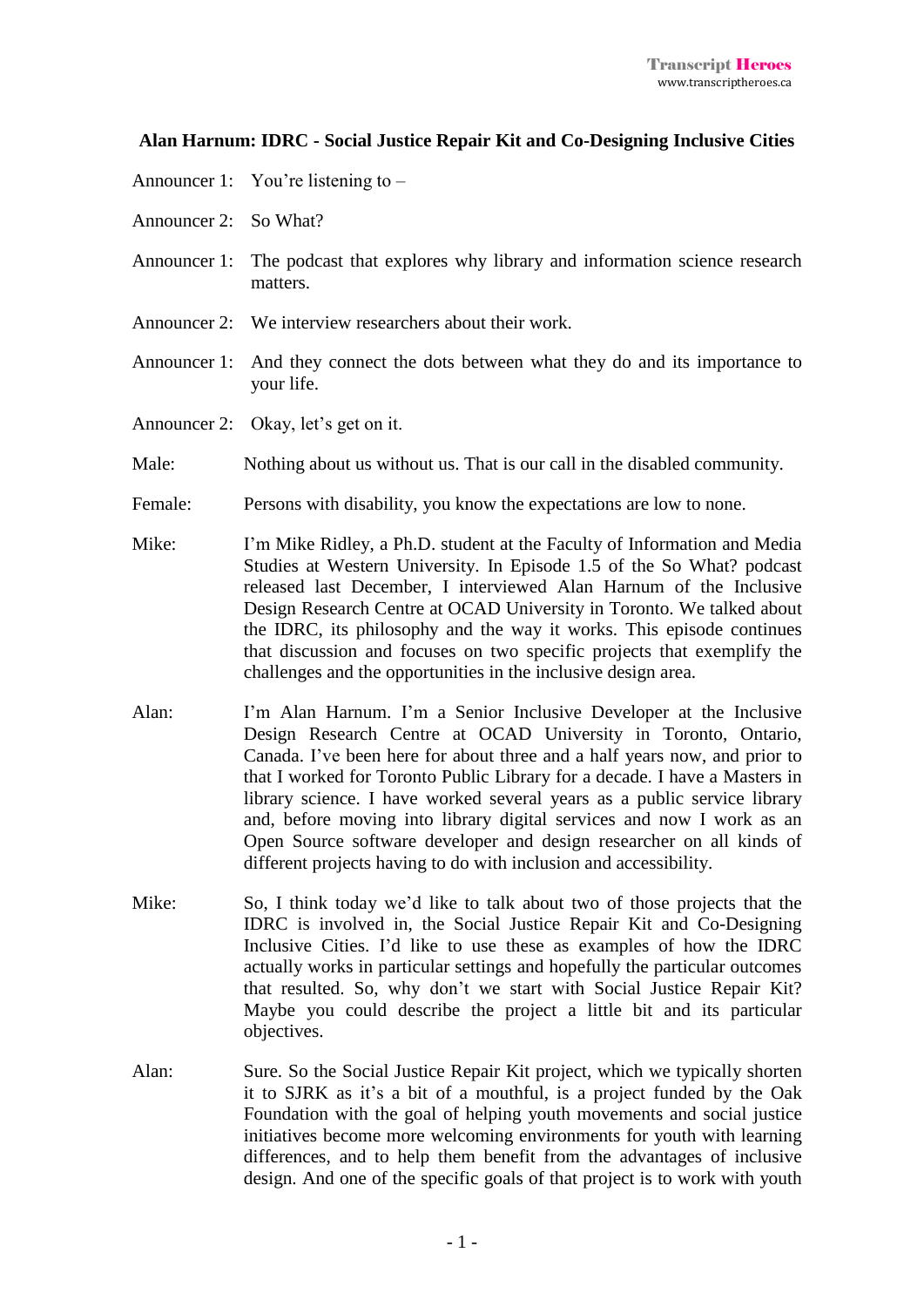in context outside of the formal educational system, with the insight that youth involvement with activists and social justice movements can offer opportunities for re-engagement with learning for students who may have been alienated from the formal education system.

Some of the research that we've seen in this project has been around the experiences of students with learning differences in formal education causes, among other things, doubt in their own ability and capacity to learn. So a specific role of the project has been looking at re-engagement opportunities and possibilities of learning outside of the school context.

- Mike: I'm intrigued that it's called the "repair kit". Why repair? It's an interesting word to use.
- Alan: So, I didn't name the project, but I'll give my opinion, best guess on that naming, because I can't walk into our Director's office and ask her right now because she's meeting with someone, which is that you repair something that's broken. And what's broken in this case is the formal education system for students with learning differences.

Joi Ito, the Director of the MIT Media Lab, had a really interesting column in Wired last month called the Educational Tyranny of the Neurotypicals, which is worth reading but it has this statistic near the start which I'm just going to quote from the article here which is, "According to the Centres for Disease Control, one in 59 children and one in 34 boys are on the autism spectrum, in other words, neuroatypical. That's 3% of the male population. And if you add ADHD, Attention Deficit Hyperactivity Disorder, and dyslexia, roughly one out of four people are not neurotypical." So that's the quote from the article.

And that quarter of the population statistic is without even accounting for other situations we might describe as learning differences; vision, hearing, cognitive or motor disabilities, sensory processing disorders or childhood trauma. There's a really fascinating resource on how experiences of trauma impact learning and how schools can better design around that from another Oak Foundation grantee which is called Trauma-Sensitive Schools.

So one of the goals of this project has been to try and increase awareness for those working with youths outside formal educational context, about possibilities for doing better work and being welcoming to youth with learning differences, including them, supporting them, co-designing with them. And you said you wanted to kind of get to the so what of this, so of course libraries are one of the contexts in which those kind of learning opportunities for youth can happen outside of the formal educational context. I actually spent a couple of years as a teen and children's librarian, so I've got some direct experience of that.

Mike: When I look at this particular project, I described it, or thought about it as sort of process infrastructure as opposed to a particular task that you were trying to accomplish. In other words, you were trying to help other people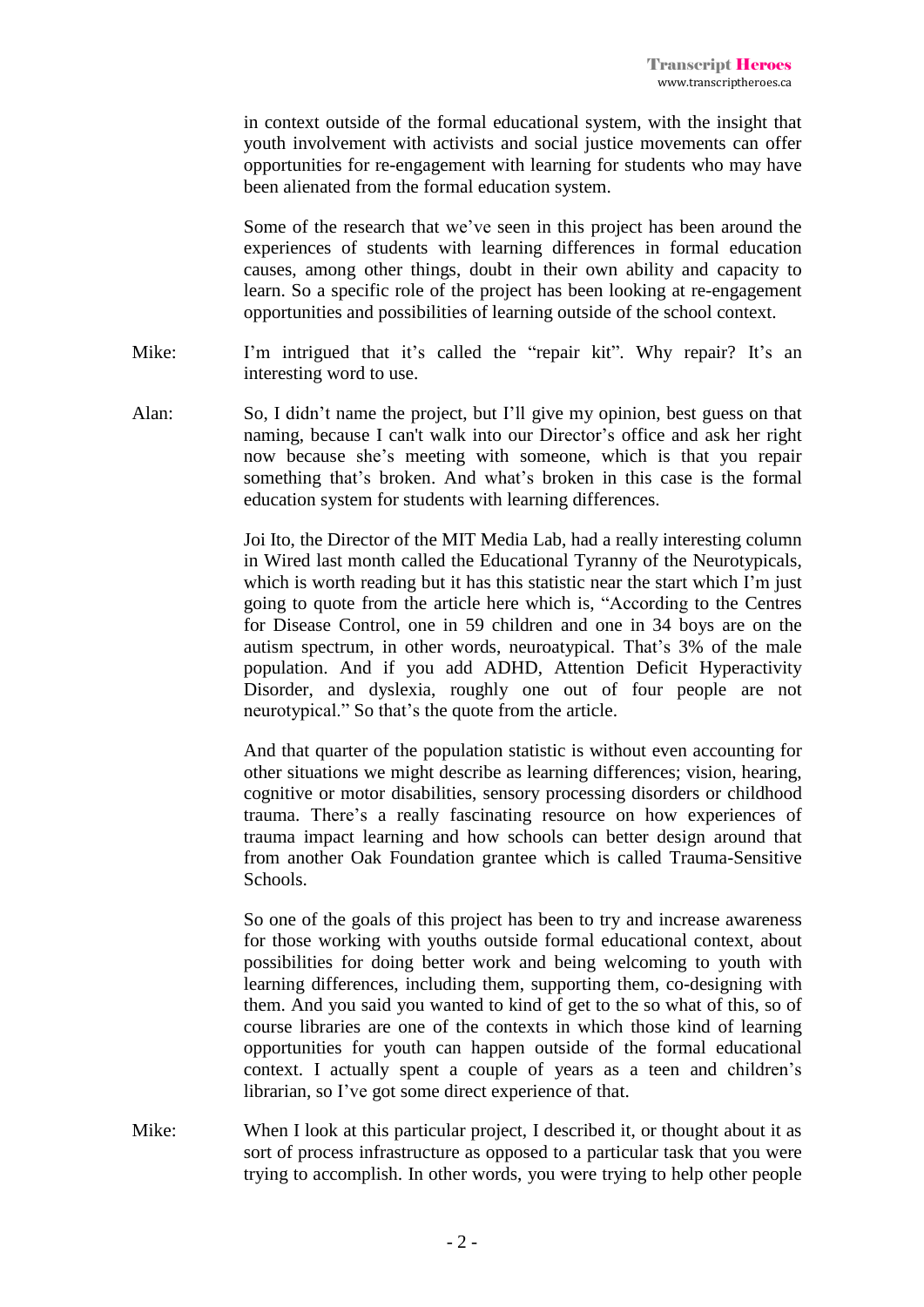help themselves in very different contexts and very different situations. So it is sort of more infrastructure building it seemed to me. Is that sort of how you see the project? Is that how it plays out?

Alan: Yeah, I think that's very true for a lot of aspects of the project. A lot of what's been involved, and I'll speak about the IDRC perspective first and then kind of a little more about the work that we've done with all the various partners, which is some of it's involved thinking about how to use inclusive design principles and tools, especially co-designing different contexts, particularly how do we adapt things that we have done on other projects like co-design activities for youth-based environments.

> This is also the first project that's I've been involved with here that's got a significant number of international partners involved. In addition to partners in Canada we have partners in Mexico, Colombia, Rwanda. And much of the direct work with youth has been done by the partners supported by us. We've kind of worked together with them on co-design activities, and some of the IDRC researchers spent time in Colombia recently. And the different work streams have kind of flowed into and informed each other over the project's timeline.

> And I do like that term "process infrastructure", and I think one of the reasons for that is that we actually – the IDRC itself doesn't have substantial expertise in working with youth. We needed to combine our knowledge of accessibility and inclusive design with partners who have that expertise and those connections, and learn from each other and kind of, over the time of the project, kind of co-design and figure out in sometimes kind of like messy ways how do we effectively work together.

> Working with the international partners has just been tremendously valuable. Just personally, I've learned so much on this project that's expanded my vision of necessary considerations for inclusive design, particularly around questions of language and localization.

- Mike: This project, for me at least, exemplifies maybe specifically the activist perspective that the IDRC takes, particularly with working with youth in these contexts. So I'm very curious about how you've been able to assess success here. What sort of examples can you give us on the outcomes of people actually using this repair kit, using this sort of an approach? Because obviously it's being used in very different contexts and very different parts of the world, but are you getting a sense that there's a common outcome here? Or is it very contextual?
- Alan: Well, I mean I think that generally it's probably not going to be surprising to hear that the IDRC response to what are the objective metrics and what are the common outcomes are like we're not huge fans of that as a thing in general. Everything is very, very contextual.

What I do have is, we actually just had the Year 2 face-to-face meeting for the project, so I can highlight a number of partner projects that have made use of some of the inclusive design tools and processes, and we should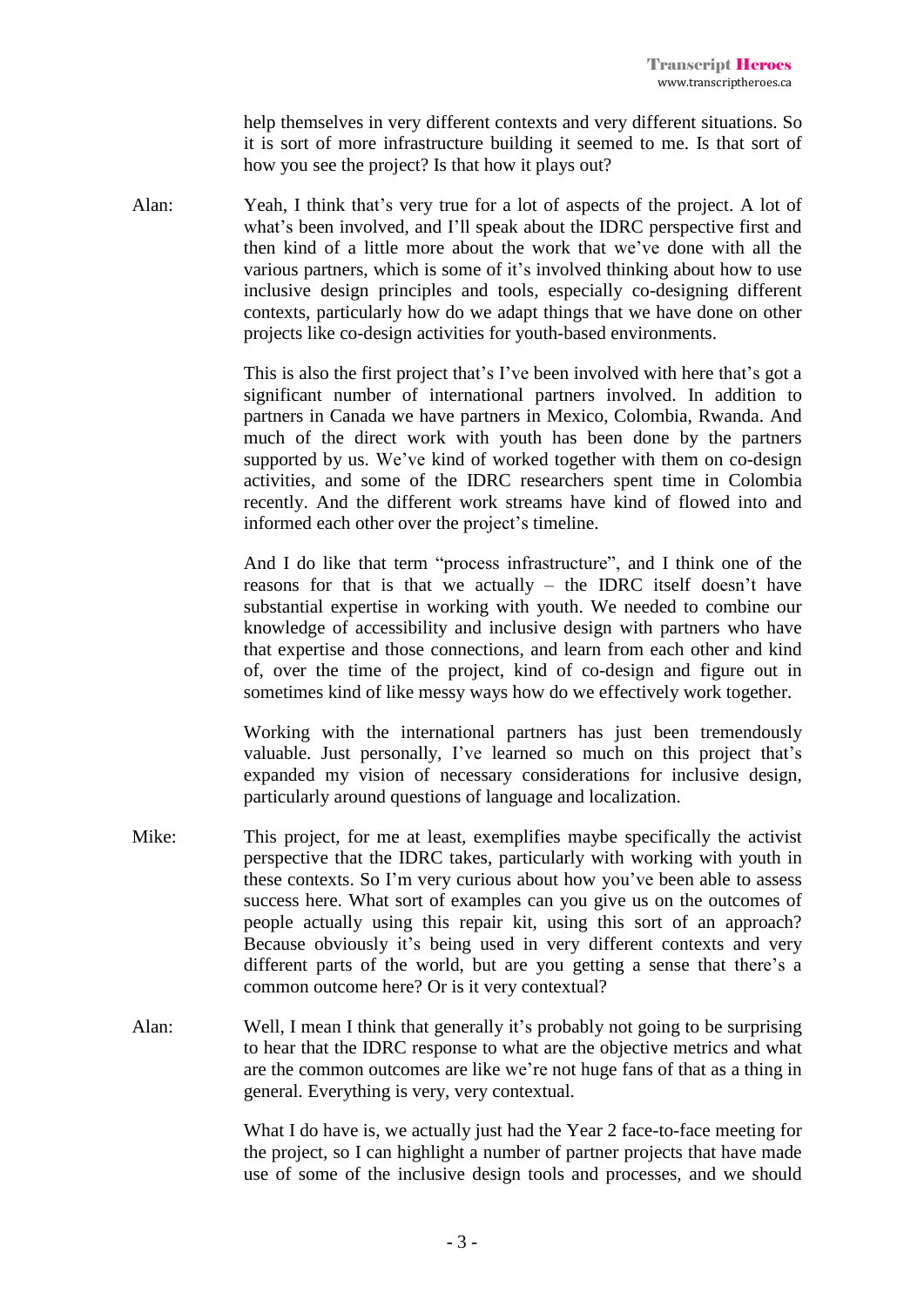have more information about all of these on the site in the wiki in the next month or so. So this is going to be a bit of a rundown.

Taking IT Global, which is our Canadian partner, has done some really, really interesting work co-designing a project with indigenous youth called Whose Land, which is a project on land acknowledgements in Canada. The CHARISMA Foundation, which is one of our Colombian partners, has been part of a festival called – I'm going to mispronounce the Spanish, so I apologize to our Colombian partners in advance – Motavendo Alegal, which is bringing together young women from the city of Medellin to work around topics such as collaborative technologies, feminism, urban agriculture and social cartography.

FootCo, another Colombian partner, has worked with a youth movement called the Environmental Guardians that monitors and protects the ecosystem of Colombia. And we've worked with them on tools for accessible visualization and mapping of environmental data. They've also built a really great platform called [Cuintalo], where young people from the city of Cartagena tell their stories, a sort of virtual place of memory.

And one of the researchers from SmartLab – which we kind of call IDRC Ireland because there's an inclusive design research centre at the University of Dublin – they've collaborated with Uwezo, which is a national organization in Rwanda for young people with disabilities for some on-the-ground co-design and research with youth. And they're in the process of developing some localized materials for that context on business development and management. So, I mean just that kind of rundown. There's been quite a number of other initiatives that have kind of been seeded from this project.

It's hard to say kind of what common outcomes are because the contexts are so wildly different. One of the things that we have seen, both in our partners and in other groups that they have worked with, is there's a real desire for a better level of training around how to include youth with learning differences, and be more inclusive with disabilities at all kind of levels of the work. And some of that is just at the level of practical things like how do we make sure our website is accessible. Or, we produce a lot of material for youth in PDF format, is that a good idea? And then I say no and we try and talk about why PDF accessibility is such a challenge. But anyway, that's a bit tangential.

From the IDRC side, we've been using our learning on the project to drive software development activities and add new material to our inclusive design guide and inclusive learning handbook, and we've considerably improved the internationalization capabilities of user interface options, which is one of our kind of flagship tools. And we're working on some really interesting new tools around inclusive multimodal storytelling that we'll get to do some more work on in year three of this.

Mike: Alan, this is amazing in terms of its scope. I'm really impressed by not just the number projects but the sort of range of participants and the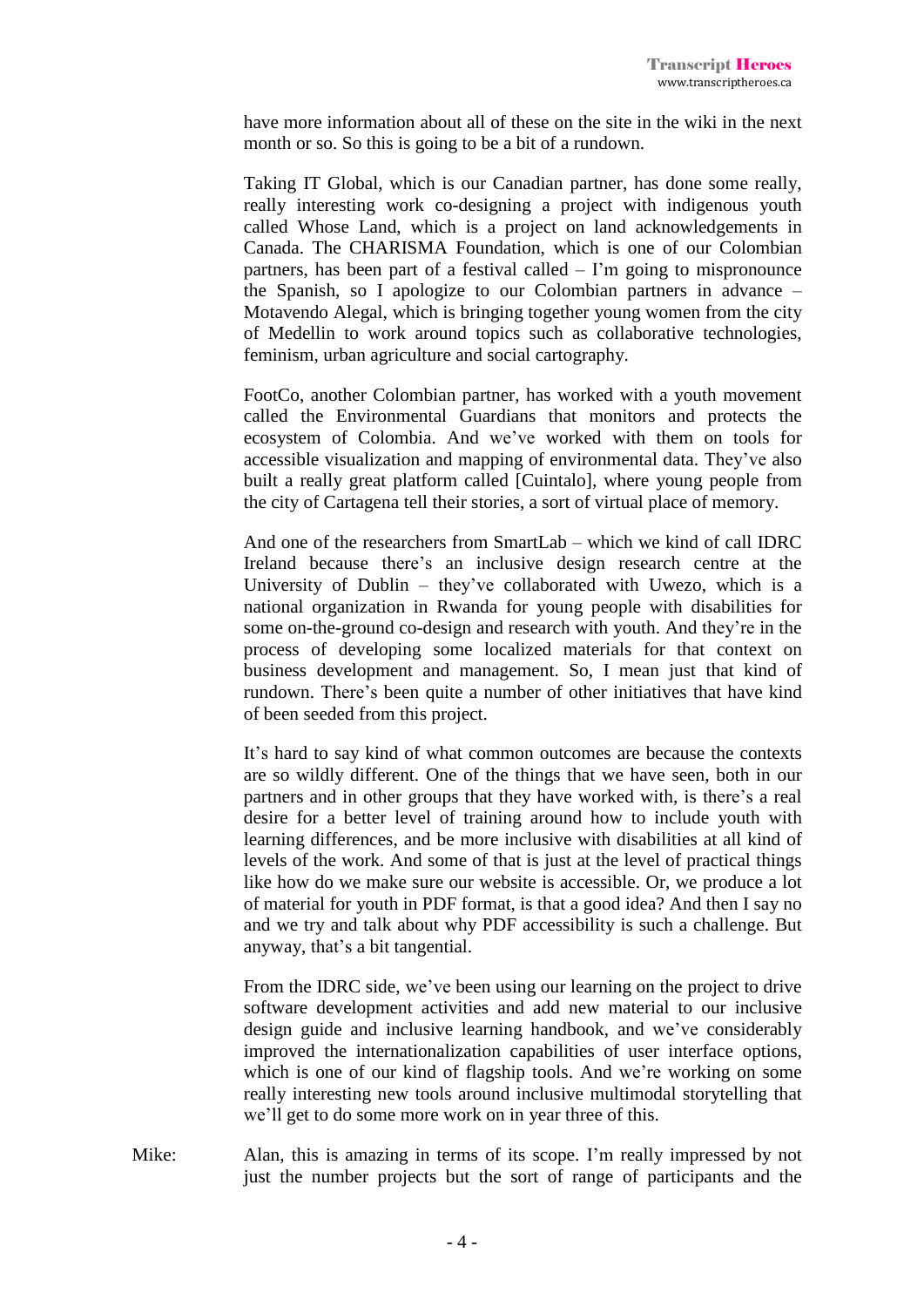partners you have. How do you find these projects? Or how do these projects find you? How does the match up occur?

Alan: That's a good question. I mean, I guess part of it is that, when we put together a grant like this, like I'm sure you've written grants like this from your side, which is a lot of the funders that we work with, what they're interested in is partnership grants. So, in the process of kind of putting the grant together itself, you sort of find partner organizations. And this often works through people's personal networks.

> In the case of a number of these partners, they are partners that we've worked with before or people that we have known for our work in, for example, the open educational resource community, or we've worked together with them on other projects. So it's all very, this kind of partneroriented grant work is very much driven by sort of personal and organizational networks.

- Mike: So, why don't we move from this project to I think something that's quite different, the Co-Designing Inclusive Cities project? Can you maybe describe that one and its objectives?
- Alan: I have an opening disclaimer here. I haven't actually been an active team member of this project, and I've vetted these answers with the team members and taken input from them about responses. I may have to defer answering some things in detail. And that's not me trying to be evasive – which I feel I kind of have to say in the context of this project in particular – it's just me simply not knowing all the details. And a lot more information about the project is available at the project site, cities.inclusivedesign.ca.

So with that disclaimer terms of service agreement out of the way, I'm going to quote directly from the proposal for the project. And one of the things to preface all this with is that this is a project that was funded by Sidewalk Labs, who have been in the news in Toronto quite a bit and in the news internationally quite a bit for working on a smart city development project with Waterfront Toronto called Quayside.

So, quoting directly from the proposal, which I'm able to do because it was posted publicly to our project site, "The goal of this project is to create, document and share an evolving toolkit of perspectives, activities and measures that support the community-led design of civic infrastructure in connected cities. The toolkit is intended to be used by multiple participants including Sidewalk Labs, Waterfront Toronto and the residents of Toronto. It will be co-created by these stakeholders in a manner that reflects the diversity of Toronto and will be posted openly so that others can use and adapt it. This toolkit will be used to assist in the creation of Sidewalk Toronto's inclusion and accessibility principles, which will be included in the Master Innovation and Development Plan for the Quayside neighbourhood."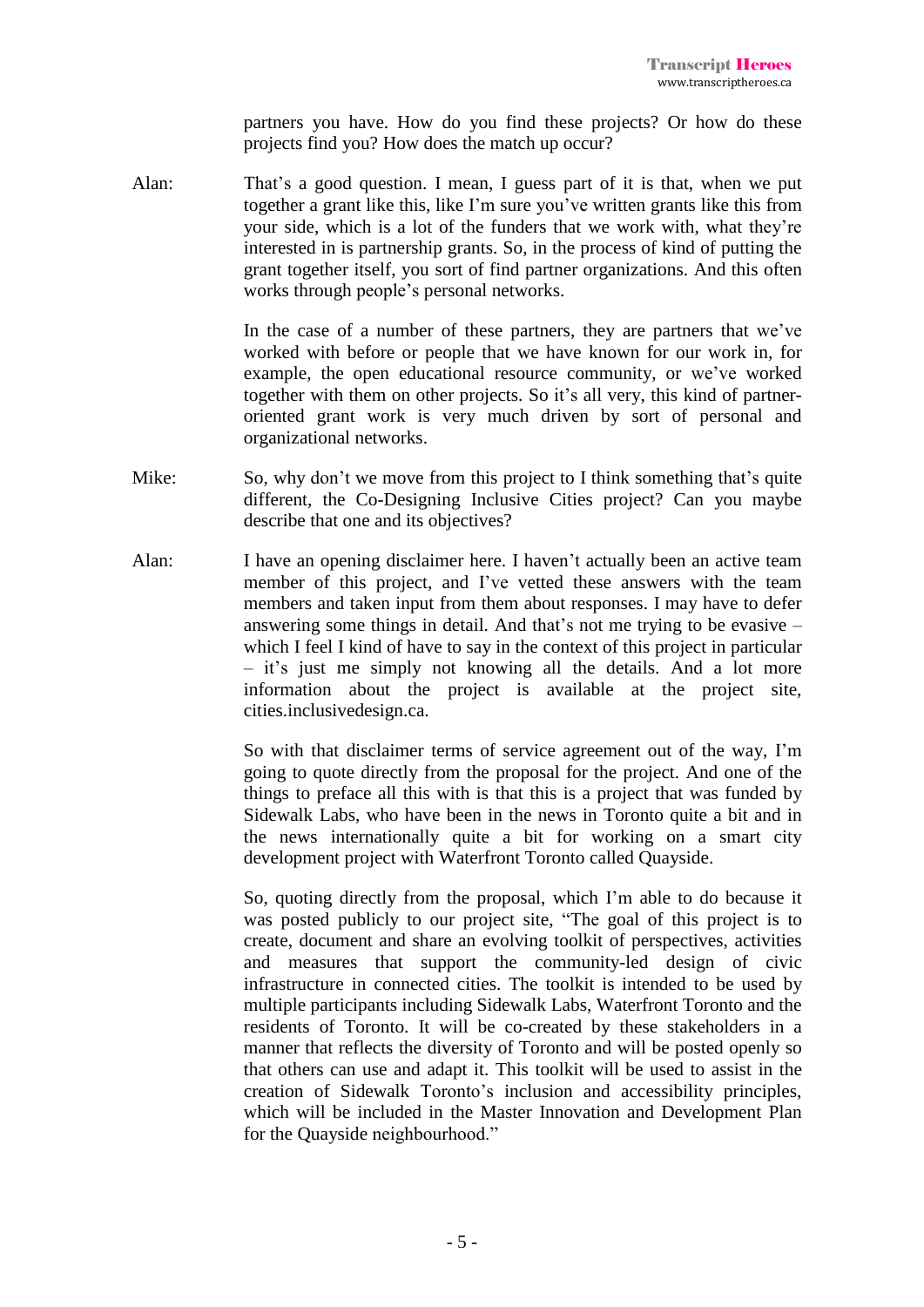And functionally, much of the work so far – and this project has been running for about six months and I think it's coming to an end fairly soon. It's a very tight timeline for one of our projects. Much of the work has been organizing co-design sessions with residents of Toronto, including what we've been calling embedded co-design where we provide people with materials and advice for running co-design sessions without the presence of a "trained facilitator". And we've been documenting that process and the work in detail at the project website at cities.inclusivedesign.ca.

- Mike: So, this particular project, the Quayside project as you mentioned it, is enormous in scope in terms of I think just not only the objectives, the overall objectives, but the various partners involved. How does the IDRC actually work with all these different partners? Is it a case where you are involved in lots of different aspects? Or is it a more contained project and more contained objective?
- Alan: Yeah, so our work is ultimately contributing to the inclusion and accessibility principles, which are part of what's called the Master Innovation and Development Plan for the Quayside neighbourhood. The Master Innovation and Development Plan is still forthcoming before the end of the year, which will kind of be I believe the kind of detailed working agreement for the Quayside development between Sidewalk Labs and Waterfront Toronto. And I know that the work of a number of other partners is feeding into the Master Innovation and Development Plan alongside ours.

I also know that we've worked closely with some Sidewalk Toronto staff on some aspects of the project, such as a hack-a-thon session that was held at the Sidewalk offices in late September. But we've also had a good deal of independence in how we've operated.

- Mike: So this project obviously takes the co-design philosophy that you've been using in other areas, and the expertise you have around that, but you're applying it I think to maybe one of the most high-profile initiatives certainly in the city and perhaps in even your experience as an organization. This must bring in all kinds of difficult or interesting challenges in doing this.
- Alan: Yeah, and I think this is certainly the highest-profile project we've been attached to since I started working here. As I mentioned, the Quayside project has been in the news. I wouldn't say  $-$  it's been in the news probably at least weekly in Toronto in the last six months and international as well. There have been articles in the Atlantic, I believe the Economist and others about this project.

My sense of the main challenge for us was that it was actually in the initial stages of the project in working out a proposal with Sidewalk Labs that was satisfactory to both sides. We were initially approached to do some relatively straightforward consulting on accessibility for them, and over time, as things were discussed this kind of morphed into that project.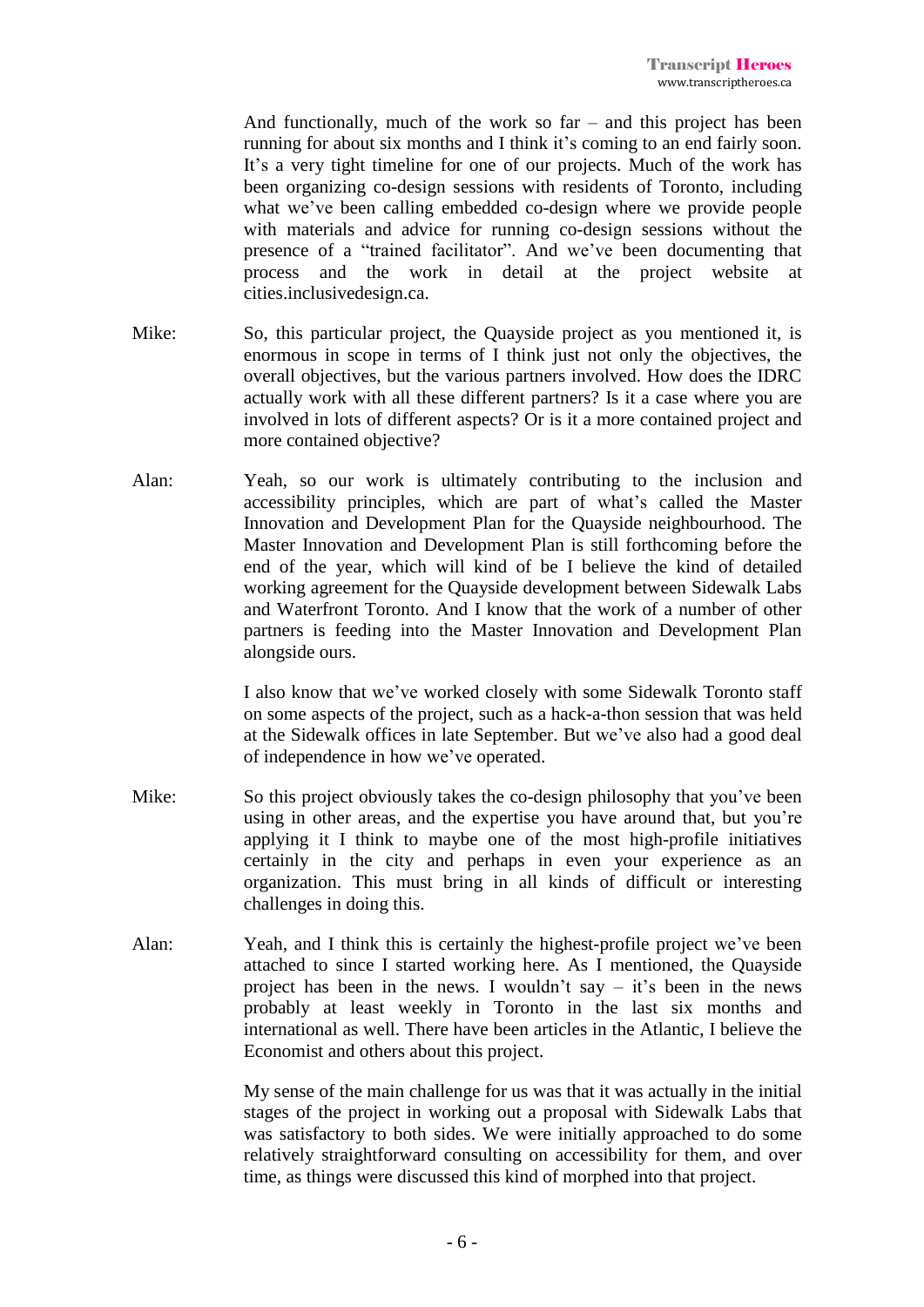And the IDRC is really, really flexible in a lot of ways, but there are certain things that we don't compromise on, and one of them is that we work in the open. So, working out how we do that with a Silicon Valley company that's used to employing contractors with confidentiality agreements and intellectual property rights and work for hire, that was definitely a process. And I think it was a valuable one for both sides.

One of the things we had to work towards was that all of our work, aside from some financial and legal details, would be openly licensed and codesign work would remain the intellectual property of the co-design participants while being openly licensed. There's also just been of the practical challenges to be expected from conducting co-design at a scale like this, with such a wide possible audience on such a tight timeline, recruiting participants, planning and executing, reporting out on it and doing summaries. I don't feel qualified to speak to those due to my lack of direct experience, but it's definitely been one of the largest and mostinvolved kind of co-design activities that we've done in such a short period of time like this. As I'm sure you know, like, six months is not a huge amount of time for the pace that academic research usually moves at.

- Mike: You mentioned earlier and now that it is a controversial project for the city for a number of reasons, but probably the most, maybe one of the most pointed has been around data and data access and data privacy. And you're philosophy that you've insisted on and it looks like you've been able to continue has been this idea of working in the open, and ensuring that the participants in a sense have control and responsibility for the data that results from it. You've been much more successful in I guess negotiating that than apparently others have, with Sidewalk Labs and Waterfront Toronto, any idea or insight into why you've been more successful?
- Alan: Yeah, I mean it's an interesting question. We certainly didn't enter the engagement without awareness of those issues. The controversial nature of it was a topic of discussion among the team during the initial stages of the project proposal, which I did have some involvement in. I've been intermittently active in the civic technology community in Toronto over the last couple of years, so Sidewalk and Quayside were familiar to me, as were some aspects of the controversy.

I think that, I mean what you term our success is I think because we asked for it, and we had kind of like an ongoing dialogue with Sidewalk about the contract that took, as I recall, a fair amount of time to sort of get to a point of mutuality about terms that we were comfortable with working on. As I said before, like, we pride ourselves in flexibility in a lot of areas and extreme inflexibility in a few small, in a few kind of key areas, one of which is around the working in the open thing.

And we're fortunate enough in that we're in a position generally as a research group that we don't have to take any work that comes our way. We don't work on terms that aren't acceptable to us philosophically speaking. And I think it was a real  $-$  as I said, I think the contract